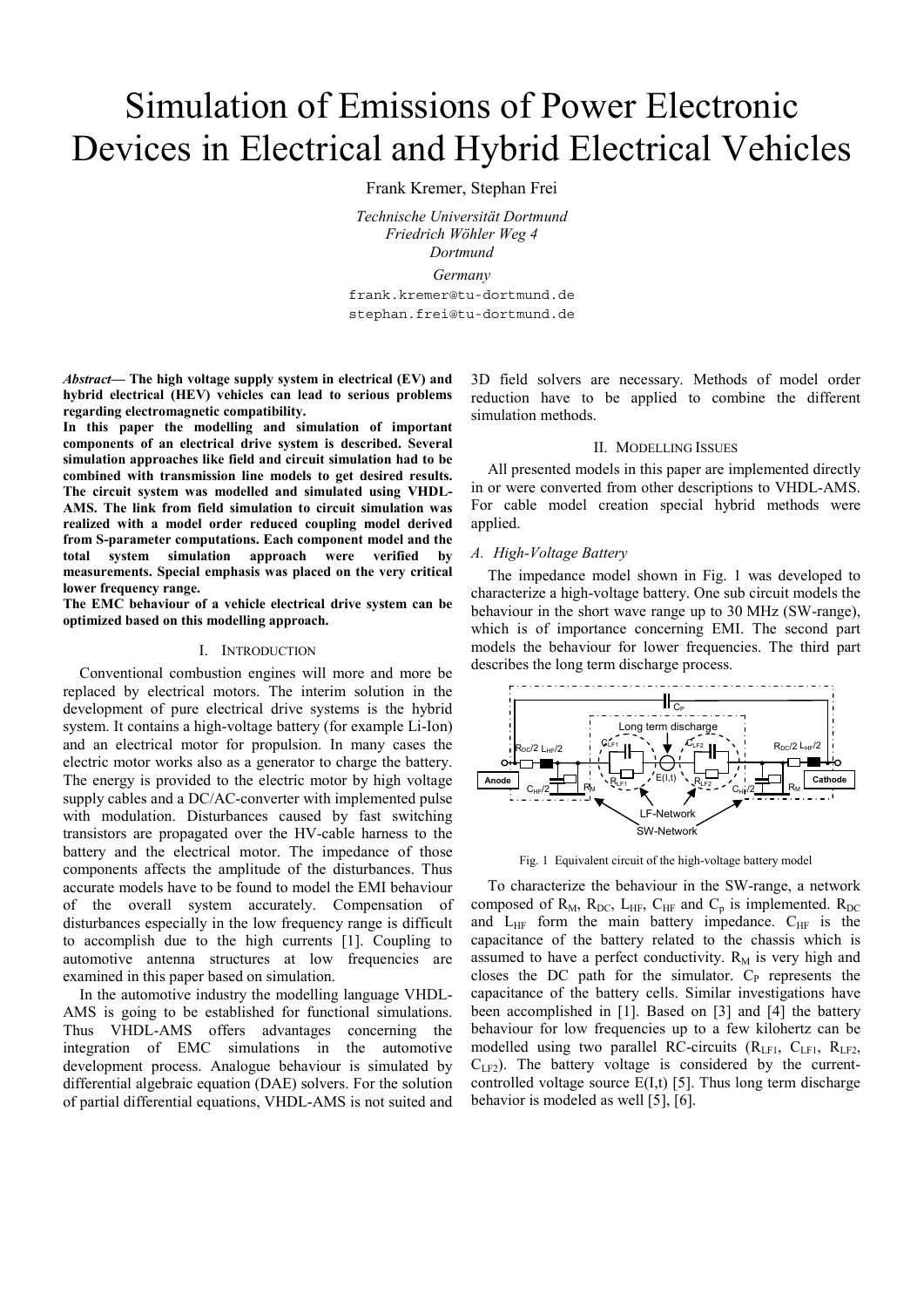Impedance measurements of one Li-Ion battery modules were performed to achieve necessary parameters. The slope of the open-circuit battery impedance curve linearly decreases with 20 dB per decade in the log-log plot up to the first resonance (Fig. 2). This effect is caused by  $C_{HF}$ . Thus  $C_{HF}$  can be calculated as

$$
C_{HF} = \frac{1}{2\pi \cdot f \cdot |Z|} \tag{1}
$$

The slope of the short-circuit battery impedance curve shows a constant curve characteristic up to a few kilohertz caused by DC-resistive loads  $(R_{DC})$ . For higher frequencies the slope increases with 20 dB per decade up to the first resonance, caused by  $L_{HF}$ . Thus  $L_{HF}$  can be calculated as

$$
L_{HF} = \frac{|Z|}{2\pi \cdot f} \,. \tag{2}
$$

Measurements of complete Li-Ion traction batteries were not performed. Battery cells or modules are arranged in an array to form the electrical vehicle battery [7]. By interconnecting battery modules an EV battery package was modelled. This battery package has a nominal voltage  $V_0$  of approximately 130 V and a DC-resistance  $R_{DC}$ approximately 50 mΩ.

Parameters for higher frequencies of the investigated battery module and the EV battery package are listed in TABLE I.

TABLE I BATTERY PARAMETERS FOR LITHIUM-ION BATTERIES

| Parameter         | Investigated<br><b>Lithium-Ion</b><br>battery | <b>Lithium-Ion</b><br>battery<br>package for<br>EV |
|-------------------|-----------------------------------------------|----------------------------------------------------|
| $V_0(V)$          | 14.40                                         | 129.60                                             |
| $R_{DC}(m\Omega)$ | 95.11                                         | 50.35                                              |
| $L_{HF}(nH)$      | 50.00                                         | 26.47                                              |
| $C_{HF}(pF)$      | 19.20                                         | 10.16                                              |
| $C_{\rm P}$ (nH)  | 40.00                                         | 75.56                                              |

A high model quality can be achieved for a single battery module as shown in Fig. 2.



Fig. 2 Comparison of measured and simulated impedance curves

## *B. High-Voltage Supply Cables*

A typical DC high-voltage supply cable consists of two conductors (twin conductor). For shielding purposes a braided shield is used. A special HEV cable produced by the company Kroschu was investigated here.

An infinitesimally short element of a shielded conductor pair is represented by the equivalent circuit shown in Fig. 3  $[8]$ .



Fig. 3 Equivalent circuit of a shielded twin line

Two separate systems, the inner and the outer, have to be considered. Coupling between the inner and outer system described by the complex surface transfer impedance  $Z_t$  - is responsible for emissions. It is defined [9] by the voltage drop on the inner surface of the circular shield divided by the current flowing on the external surface  $I_0$  (3)

$$
Z_{t} = \frac{1}{I_{o}} \frac{dV}{dz}\bigg|_{I=0}
$$
 (3)

Where dV/dz is the voltage per unit length on the inner surface of the shield. At low frequencies  $I_0$  is governed by the ohmic resistance of the shield material. For higher frequencies inner shield current  $(I_i)$  and outer shield current  $(I_o)$  are decoupled. First the transfer impedance drops from DCresistance proportional to frequency up to a few megahertz and later it rises proportional to the square root of frequency [9], [10]. Detailed analytical approaches for calculating  $Z_t$  are described in [10].

The EMI behaviour of the high-voltage supply cable is characterized by the outer shield voltage  $V<sub>S</sub>$ , depending on the transfer impedance  $Z_t$ .  $V_s$  was measured from cable shield to ground as shown in Fig. 4. The voltage ratio between the shield voltage and the voltage over the supply cable to ground was calculated. Low impedance grounding of the shield is necessary to achieve reliable results.



Fig. 4 Outer shield voltage measurement on HV-cable

An impedance converter with 10 dB gain is used to measure the voltage without shorting the shield currents.

Sophisticated shielded cable models are implemented in the program EMC Studio [11]. This program calculates signal transfer, crosstalk and internal shield current  $(I_i)$  based on cable parameters.  $Z_t$  is calculated by Demoulins approach [10] using geometrical shield parameters. Thus  $I_0$  can be calculated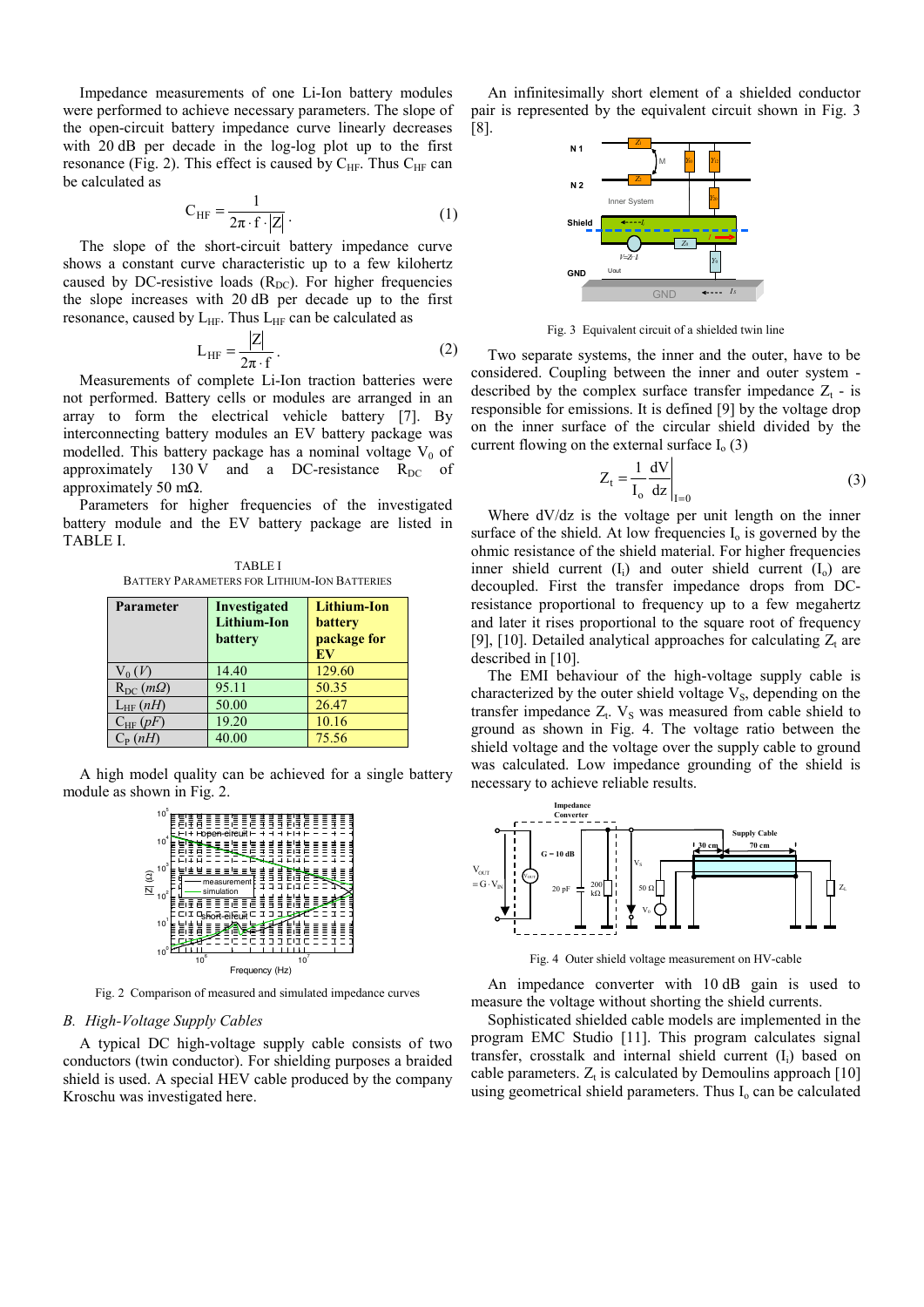based on  $Z_t$ . A supply cable model was designed based on mentioned parameters and verified by the measurement of the outer shield voltage  $V_s$ .



Fig. 5 Comparison of outer shield voltage of high-voltage supply cables

A good matching between measurement and simulation can be achieved as shown in Fig. 5.

## *C. Connectors*

The connectors used in high voltage supply systems of electric vehicles should be well-shielded. Nevertheless emissions due to connectors can be significant.

In this approach the direct emission of connector slots is neglected due to low frequencies up to 30 MHz. The connectors are modelled as shield impedances  $R<sub>S</sub>$  between two supply lines.  $R<sub>S</sub>$  is defined by measurement. Therefore two short cables are connected. A fixed current is inserted on the shield. On both resistive terminated ends the voltage drop is measured. The difference is caused by  $R<sub>S</sub>$ . A value of approximately 100 mΩ was measured. Due to deterioration and abrasion the impedance of connectors can increase during life cycle. For modelling issues an impedance of  $R_s = 500$  m $\Omega$ was estimated.

## *D. Combination of high-voltage supply lines and connectors*

To investigate the combined models, the shielding effectiveness of two cables connected as shown in Fig. 6 was measured.



Fig. 6 Outer shield voltage measurement of supply cable with connectors

To demonstrate the influence of connector impedances, a measurement without connectors was performed as well. In both cases simulation results show a good agreement with measurements as it can be seen in Fig. 7. For frequencies above 1 MHz the shielding effectiveness of cables with connectors is about 5 dB less compared to cables without connectors because of the connector resistance.



Fig. 7 Shielding effectiveness of cables without connectors and with connectors with 0.5  $\Omega$  shield resistor

#### *E. Considering antenna coupling in VHDL-AMS*

Coupling from electrical drive system to antenna structures is simulated by combining several programs. The VHDL-AMS coupling model was created from S-parameter calculation results gathered with EMC Studio. Cableconnector structures, modelled in EMC Studio, do have four ports. Antenna structures, which have to be modelled, represent the fifth port. Spatial dependencies can thus be modelled adequately with sophisticated cable-antenna models by the fifth port. The S-parameter model of the cable-antenna structure is approximated in an order reduced, linear state space representation using vector fitting algorithm [12]. Equivalent VHDL-AMS models are generated out of the state space representation of the cable-vehicle-antenna structure. Complex dependencies which are necessary for proper EMC examinations can be integrated this way to VHDL-AMS.

## III. EXAMINATION OF ANTENNA COUPLING

The complete simulation chain was verified with a laboratory setup reflecting well the situation in a vehicle. The setup contains all components determining the EMC behavior. Automotive antenna for low frequencies is mainly sensitive to electrical fields due to termination with an impedance converter. A one end open stripeline was used for antenna representation. The cable-connector structure is placed 5 cm beneath the stripline. The cable shield is directly connected to a copper-plate, representing the char body. One supply line is connected with an AC-voltage source. The voltage over the stripline to ground was measured and calculated. The calculation was done with a VHDL-AMS model, generated from a S-parameter matrix computed with EMC Studio. Measurement and simulation results are shown in Fig. 8.